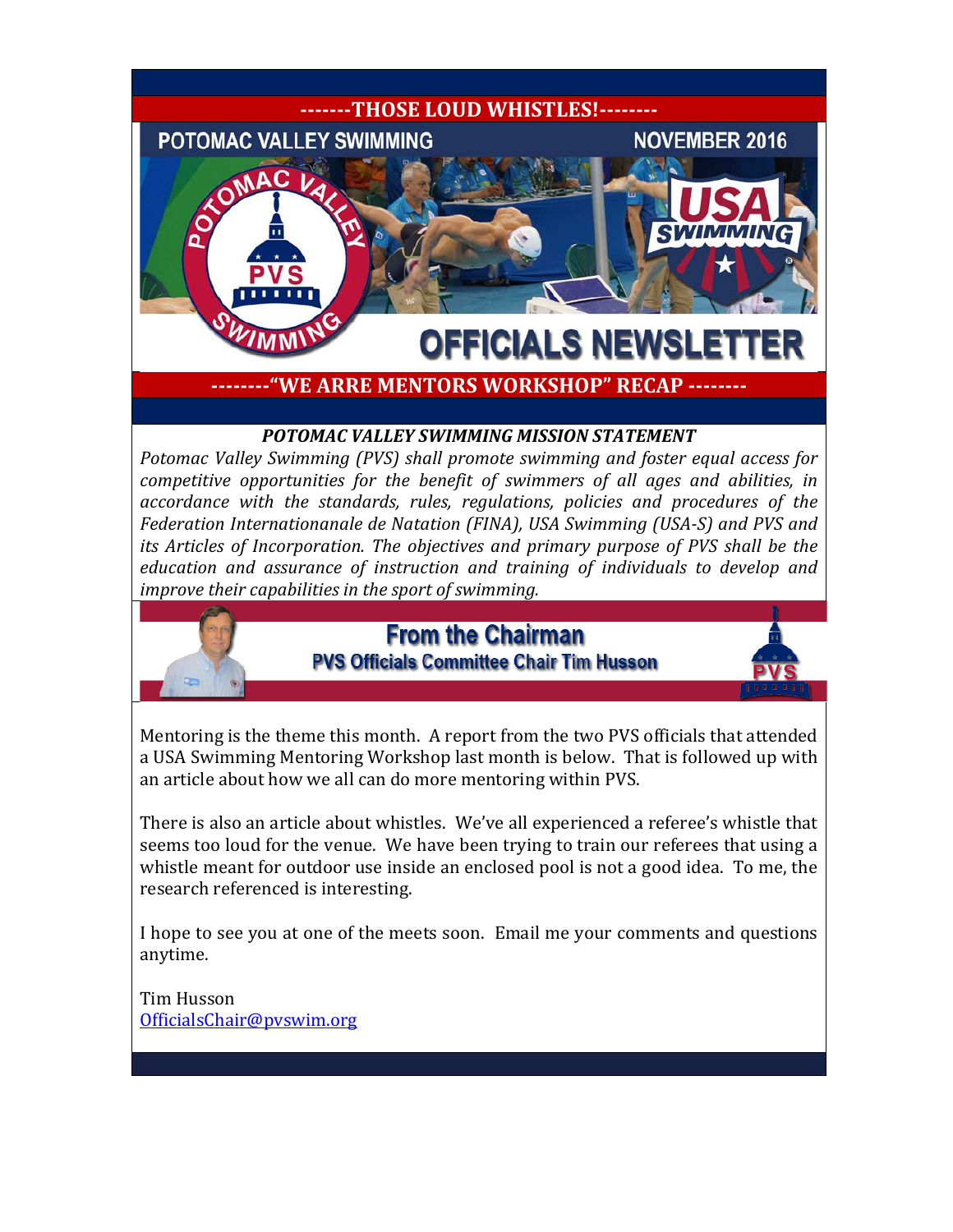### "We ARRE Mentors Workshop" Summary By: Steed Edwards and Ellen Colket

To our avid readers, you can breathe a sigh of relief as we can assure you we do not have a spelling error in the title - let us explain. A couple of weeks ago, we, along with about 85 officials from LSC's around the country, attended a USA Swimming (USA-S) sponsored weekend workshop in Chicago titled *"We ARRE Mentors"*. The acronym *ARRE* stands for Appreciation, Recognition, Respect and Encouragement. The primary purpose of the workshop was to present and discuss the critical role officials, serving as mentors, play in improving the level of officiating within USA swimming.

Our workshop leaders were Melissa Hellervik-Bing, USA-S Officials' Committee Member and event organizer, Matt Farrell, Chief Marketing Officer of USA-S, Jim Holcomb, USA-S Officials' Committee Chair, and Dan McAllen, USA-S Vice President, Program Operations.

The workshop addressed the following topics:

- 1. **Marketing & Recruitment**
- 2. **Mentors and Evaluators** who we need to be and skills to possess to be successful!
- 3. **Retention, Education & Advancement**
- 4. **Urban Legends** we now have the facts!

This month's article will provide a broad overview of the workshop and introduce the above topics. We will then follow-up in future newsletters with further details on each topic as well as plans for improving our Mentoring Program within PVS.

The workshop began with Matt Farrell leading an out of the box discussion and thinking regarding **marketing** and **recruiting/attracting** officials. Matt dove head first (*sorry for the pun*) into the story of Uber's successes and how they epitomize disruption - changing the way we think about "grabbing a ride", creating a brand new experience for consumers and changing the "logistical fabric of cities". We could see others in the workshop re-adjusting themselves on their chairs as they too were thinking, "Uber and USA-S, drivers and officials, what could be similar between these two industries?" It was then that we could see this was going to be an engaging and thought-provoking workshop. Intrigued? Well, stay tuned for details in our next month's article and look for our hashtag *#Officially Awesome*.

The next segment of the workshop dealt with the term **Mentoring** and a discussion of what makes a successful **Mentor** as well as a successful **Evaluator**. **Mentoring** can be both formal and informal and most importantly, it's a relationship-based partnership always involving communication between two individuals - one with more experience and knowledge working with another who wants to learn and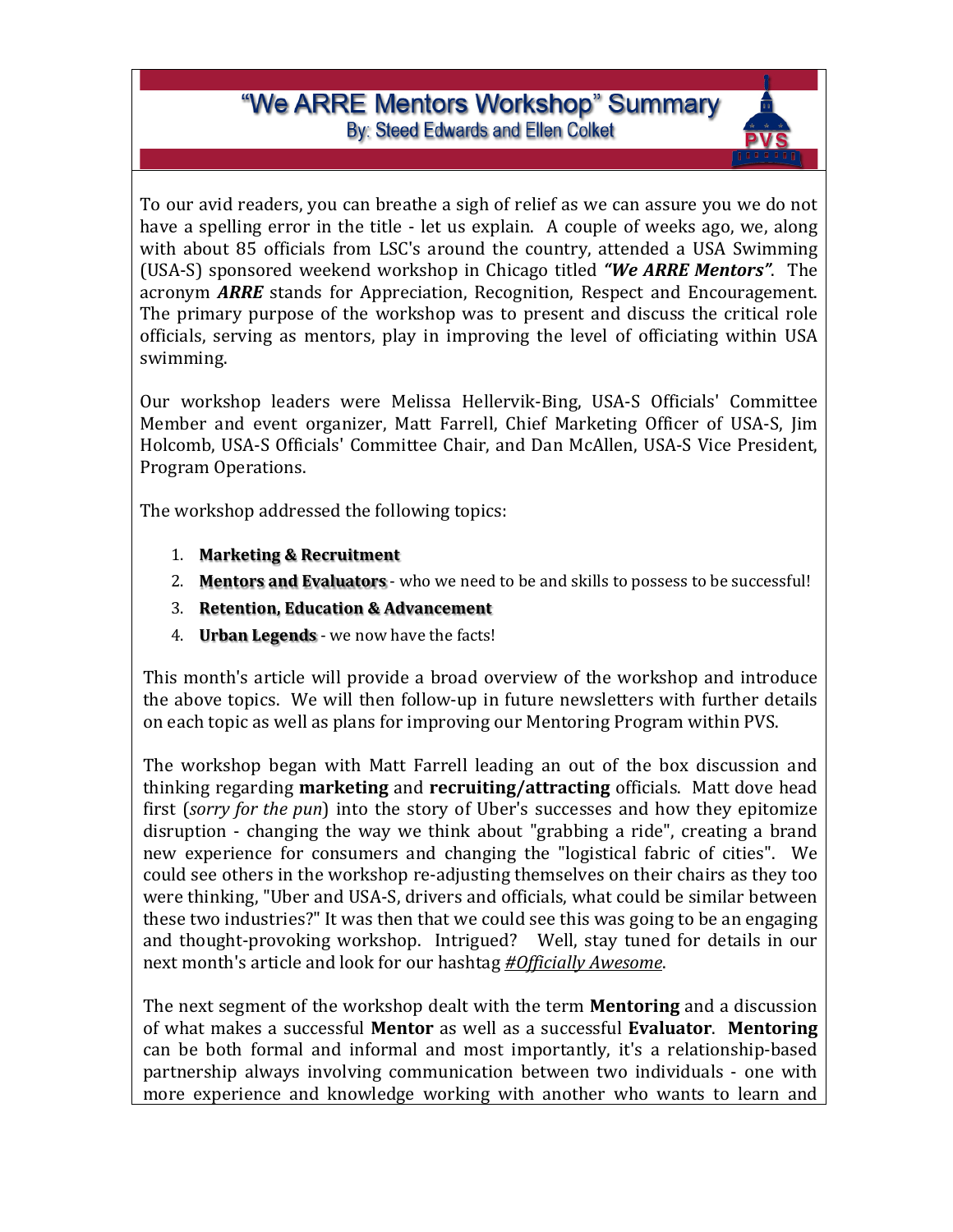develop. There is no difference in the skills or expectations of Evaluators and Mentors when talking about how to fulfill the role of a mentor. What's important to know is that successful mentoring is about being supportive, positive, instructive and encouraging so as to help other officials learn. There are specific attitudes, behaviors, and suggestions for working with mentees as well as core words mentors should always consider using. There is much more to follow on this subject, so stay tuned for future newsletter articles.

Next, we moved on to discussing **Retention, Education and Advancement** of Officials. We had opportunities to learn new ways to stimulate, grow and advance our officials community as well as explore tips and best practices for Evaluators facilitating the education and advancement of officials. It was clear throughout our discussions that the foundation for successfully retaining, educating and advancing individuals must be well paved with appreciation, respect, recognition and encouragement for one another. More details will be provided in an upcoming newsletter.

Lastly, we laughed and talked about the ever classic officiating **Myths and Legends**. You know, those practices on deck that have been passed down from person-toperson and yet no one really knows how or why they have become the "law of the land"! They at times have some element of truth but mostly "mythical qualities"! Yes, we had real examples and will be sharing those with you - in a future newsletter.

We appreciate having the opportunity to represent PVS at this valuable **We ARRE Mentors workshop** and hope to have given you a glimpse into our sessions. We look forward to sharing more details in the next few newsletters and communicating a plan for improving the mentoring we do within the Officials community of PVS in the not too distant future



After reading the above article, I started thinking about officials' training and mentoring. Unlike most other sports, swimming uses volunteer officials. That does not mean that we are less professional than officials in other sports, but our approach to education and mentoring is different. But, how is it different?

When I was a soccer and basketball official, there was training involved and knowing the rules was important. But, in those sports, a set number of officials is assigned to a particular game. Initially, you are assigned to lower-level or lower age group games. As you gain experience and demonstrate competence, you get assigned to higher-level games.

The difference in swimming is that, for the most part, we aren't assigned to meets.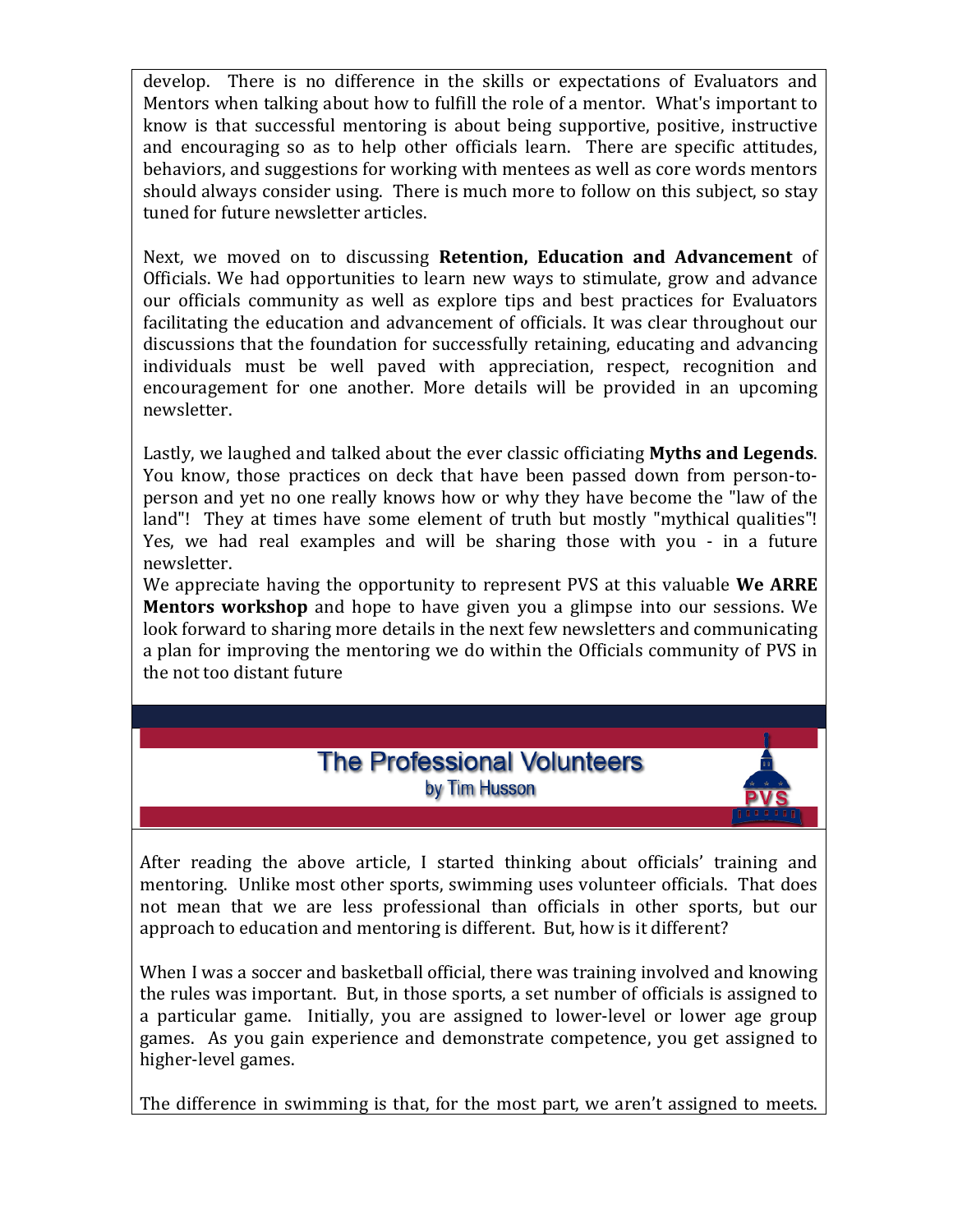We volunteer for any meet within the LSC no matter what level. A meet may have a lot of officials or fewer officials. The experience level of a meet's officials may span from first-time apprentices to officials with 25 years of service who've experienced national meets.

This mix of experience levels at swim meets provides great opportunities for mentoring. Mentoring is teaching, guiding and coaching those with less experience with you. Whether you've been an official for twenty years or one year, there is probably someone at the meet that has less experience and would appreciate your guidance. We should never forget what it was like when we stepped onto the deck as an apprentice official for the first time and maybe didn't know any of the other officials. Mentoring can include little things such as telling the new official where they can store their bag during the meet, where hospitality is located, or introducing yourself and some of the other experienced officials around you.

Making the new officials comfortable in the group is just as important as teaching them the rules and procedures of the meet. We want them to come back and enjoy what we enjoy doing, which is, helping run swim meets. So, as we encounter new officials at our meets this fall, let's welcome them to our officiating community and help them become the best officials they can become. And, let's encourage and help train those officials trying for a new certification.

Mentoring others helps us reflect on the job and become better officials ourselves. And remember, if you've never made a mistake as an official, you haven't been doing it long enough. The mistakes we make are learning opportunities both for us and those officials around us.

### **Whistle Blowing Can Damage Hearing** reprinted from hear-it org

Below is an article on whistle blowing and how it can damage hearing. There is also a chart of some of the pea-less whistles that are used by officials. It is interesting to see the decibel levels of each whistle. Note the comments below the whistles. Next month we will discuss whistle etiquette.

#### **Whistle Blowing Can Damage Hearing**

#### **Frequent exposure to whistle blowing could lead to hearing loss.**

A single whistle blow ranges from 104 to 116 decibels and can severely harm hearing, according to research carried out by Professor Greg Flamme at the Western Michigan University.

#### **36 times the maximum daily noise dose**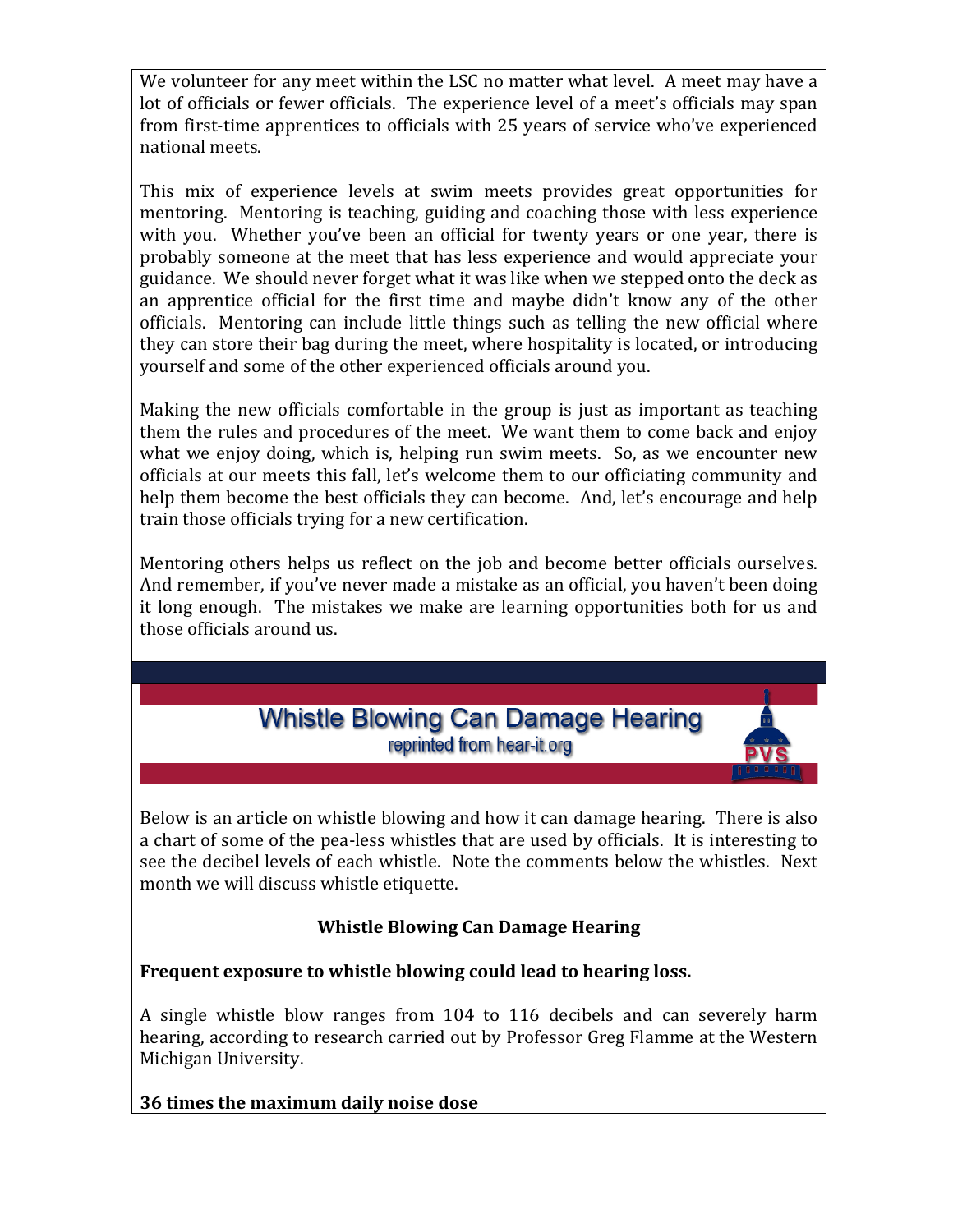Flamme discovered the link between whistle blowing and hearing loss by testing the noise levels one of his doctoral students was exposed to while refereeing at a basketball game.

"We wound up having him wear a portable noise dosimeter, which measures how much noise you've been exposed to, while he was at a basketball game doing sports officiating," Flamme said.

He further added: as it turns out he was exposed to nearly 36 times the maximum daily dose in that one game.

#### **Repeated exposure harmful**

According to University of Windsor professor and acoustics specialist Colin Novak, continuous exposure to whistle blows will have a long term impact on a person's hearing.

"I can definitely see the link that they have found there. Whistle noise typically has a sound pressure level of about 105 to 115 decibels", Novak stated. "A couple of whistle blows won't do it but being repeatedly exposed to that level will cause various types of hearing impairments."

#### **Different whistles, same result**

Flamme and his research group also measured the sound outputs of different whistle types and concluded that only one of the tested models could be considered acceptable for human hearing.

In contrast, all the other whistles, blowing anywhere between six and 90 seconds in length, were regarded as potentially dangerous for human hearing.

See this article online at:

<http://www.hear-it.org/whistle-blowing-can-damage-hearing>

Source:updatednews.ca

Dr. Flammes complete research can be found at:

<http://www.tandfonline.com/doi/abs/10.1080/15459624.2012.736340>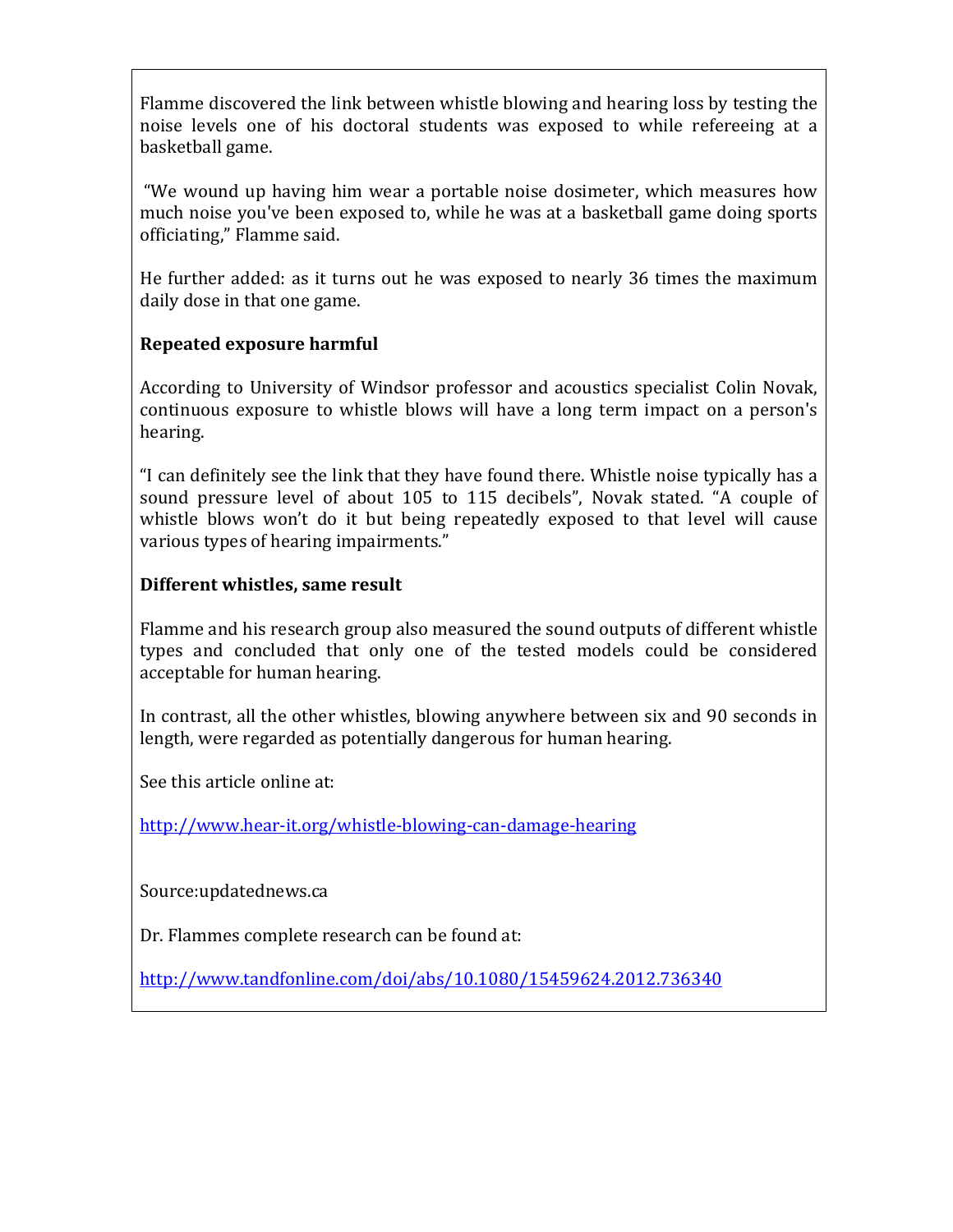

# **Upcoming Clinics**



| Date                       | <b>Clinic</b>                           | Location                 | <b>Time</b>              |
|----------------------------|-----------------------------------------|--------------------------|--------------------------|
| Computer-Based<br>Training | <b>Timing System</b><br><b>Operator</b> | Register for this clinic | Any time                 |
| Saturday<br>November 19    | <b>Starter</b>                          | <b>Oak Marr</b>          | $8:00 - 10:00$ AM        |
| Saturday<br>November 19    | <b>Stroke and Turn</b>                  | Oak Marr                 | 10:15 AM - 12:45 PM      |
| Saturday<br>November 19    | <b>Administrative Official</b>          | Univ. of MD              | $7:00 - 9:00 \text{ PM}$ |

### **You Make the Call!**



A swimmer finished the backstroke turn correctly and then as she left the wall and before she could get to her back, she fixed her goggles so they wouldn<sup>1</sup>t be resting on her nose. She was disqualified because she was not at or past vertical toward the back when she left the wall.

**Question:** Was the disqualification correct?